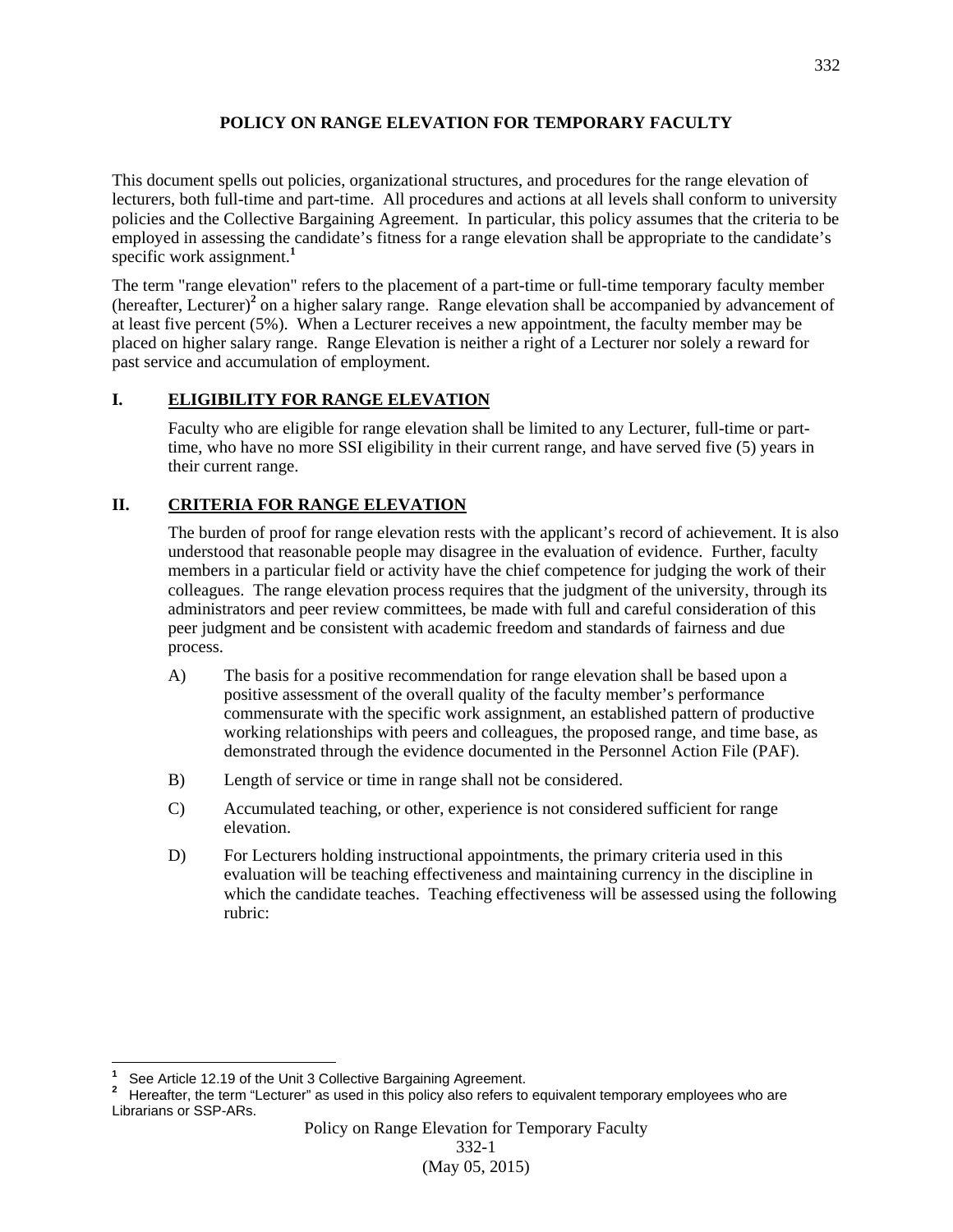| <b>Lecturer A to B</b>                                                                                                                                                                                                                                                                                                                           | Lecturer B to C and Lecturer C to D                                                                                                                                                                                 |
|--------------------------------------------------------------------------------------------------------------------------------------------------------------------------------------------------------------------------------------------------------------------------------------------------------------------------------------------------|---------------------------------------------------------------------------------------------------------------------------------------------------------------------------------------------------------------------|
| Demonstrates a consistent commendable level of<br>facilitating outcomes-based student learning by<br>providing evidence of all of the following, as<br>appropriate to the individual lecturer's work<br>assignment:                                                                                                                              | Demonstrates a consistent commendable level of<br>facilitating outcomes-based student learning by<br>providing evidence of all of the following, as<br>appropriate to the individual lecturer's work<br>assignment: |
| Continually refining and improving teaching<br>practices based on self-reflection and feedback from<br>student and faculty evaluations;                                                                                                                                                                                                          | Continually refining and improving teaching<br>practices based on self-reflection and feedback from<br>student and faculty evaluations;                                                                             |
| Clearly aligning assignments and assessments with<br>course outcomes:                                                                                                                                                                                                                                                                            | Clearly aligning assignments and assessments with<br>course outcomes;                                                                                                                                               |
| Applying innovative and effective ways of teaching<br>subject matter to diverse student populations;<br>Successfully adapting best pedagogical practices<br>while developing or revising outcomes-based<br>course materials;<br>Effectively using course materials that reflect the<br>current state of knowledge and practices in the<br>field. | Developing and applying innovative and effective<br>ways of teaching subject matter to diverse student<br>populations;                                                                                              |
|                                                                                                                                                                                                                                                                                                                                                  | Successfully <i>developing</i> and adapting best<br>pedagogical practices while developing or revising<br>outcomes-based course materials;                                                                          |
|                                                                                                                                                                                                                                                                                                                                                  | Effectively <i>developing</i> and using course materials<br>that reflect the current state of knowledge and<br>practices in the field;                                                                              |
|                                                                                                                                                                                                                                                                                                                                                  | Successfully collaborating with faculty in teaching<br>and learning activities.                                                                                                                                     |

## **Table 1: Criteria for Range Elevation for Lecturers with Instructional Assignments**

Currency in the candidate's teaching discipline will be assessed by examining evidence in the PAF, application letter, and Curriculum Vita (CV) that demonstrates several of the following activities. (This list is for illustrative purposes only, and is non-exhaustive.)

- Increased mastery of the discipline by obtaining one or more formal graduate degrees.
- Presentation of original research/scholarship at professional meetings or conferences of the discipline.
- Peer-reviewed publication of original research/scholarship in recognized journals of the discipline.
- Public exhibitions, performances, or other creative activities demonstrating mastery of the artistic discipline.
- Significant external employment and/or experience in professions relevant to the discipline.
- Possession of current licenses, certifications, and/or professional credentials to practice in professions relevant to the discipline.
- Significant and frequent participation in professional development activities related to scholarship and/or pedagogy of the discipline. Attendance at, and participation in, workshops, continuing education courses, professional seminars, and similar activities sponsored by disciplinary organizations.

Policy on Range Elevation for Temporary Faculty 332-2 (May 05, 2015)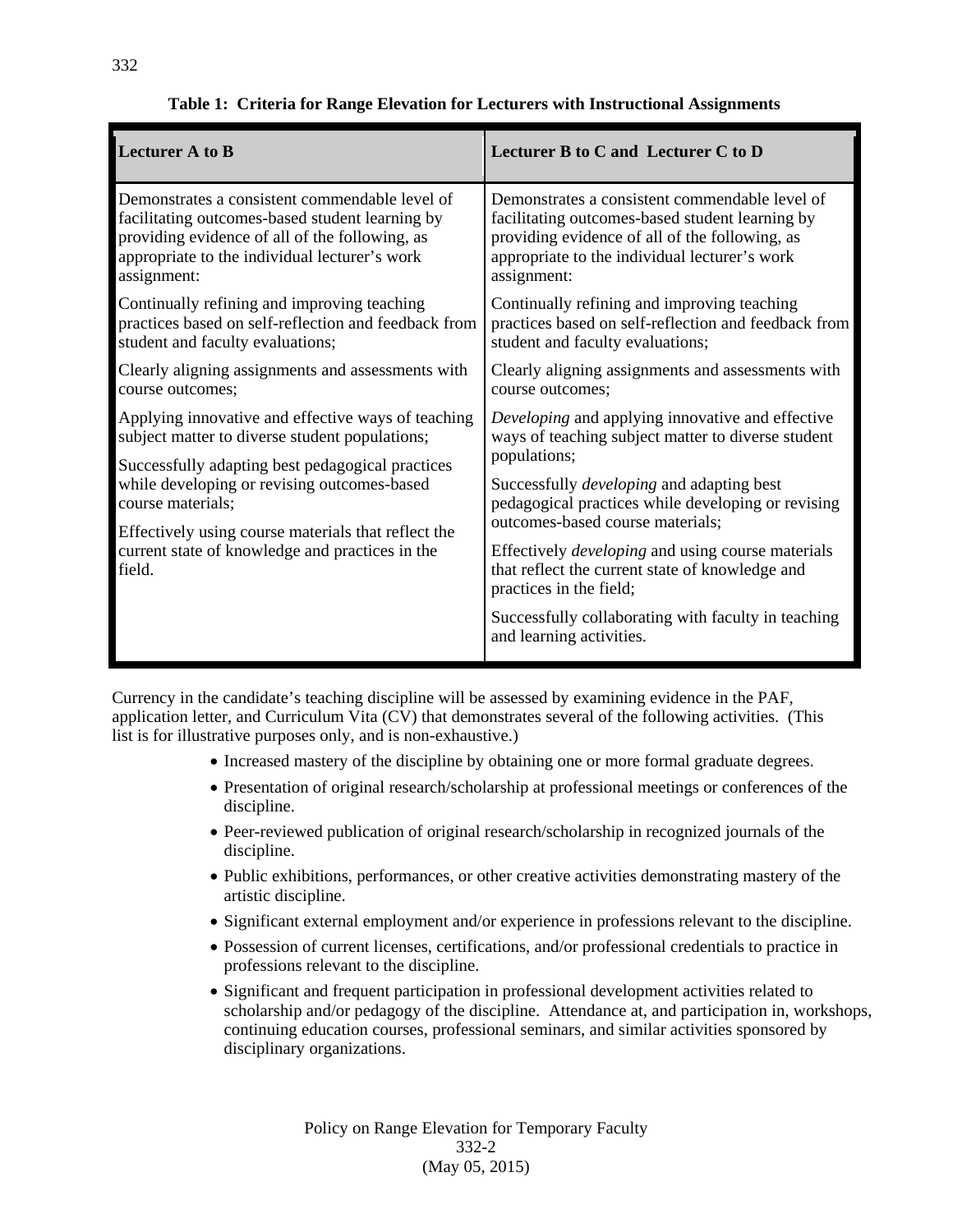- Composition and submission of grant proposals to conduct research in the discipline, to support pedagogy, or to advance the educational mission of the University.
- Other professional activities (e.g., editing a disciplinary journal) that demonstrate peer recognition of disciplinary currency and/or mastery (e.g., serving as a consultant, adjudicator, or external reviewer).
- E) For Lecturers holding non-instructional appointments, the primary criteria used in this evaluation will be the facilitation of student success and maintaining currency in the profession in which the candidate practices. Facilitation of student success will be assessed using the following rubric:

#### **Table 2: Criteria for Range Elevation for Lecturers with Non-Instructional Assignments**

| Lecturer A to B<br>(or equivalent ranks)                                                                                                                                                | Lecturer B to C<br>and<br><b>Lecturer C to D</b><br>(or equivalent ranks)                                                                                                               |
|-----------------------------------------------------------------------------------------------------------------------------------------------------------------------------------------|-----------------------------------------------------------------------------------------------------------------------------------------------------------------------------------------|
| Demonstrates a consistent commendable level of<br>facilitating student success by providing evidence<br>of all of the following, as appropriate to the<br>individual's work assignment: | Demonstrates a consistent commendable level of<br>facilitating student success by providing evidence<br>of all of the following, as appropriate to the<br>individual's work assignment: |
| Continually refining and improving professional<br>practices based on feedback and self-reflection;                                                                                     | Continually refining and improving professional<br>practices based on feedback and self-reflection;                                                                                     |
| Successfully adapting and implementing current<br>knowledge and best professional practices to serve<br>diverse student populations.                                                    | Successfully <i>developing</i> , adapting, and<br>implementing current knowledge and best<br>professional practices to serve diverse student<br>populations.                            |
|                                                                                                                                                                                         | Successfully collaborating with colleagues in<br>professional activities.                                                                                                               |

Currency in the profession in which the candidate practices will be assessed by examining evidence in the PAF, application letter, and Curriculum Vita (CV) that demonstrates several of the following activities. (This list is for illustrative purposes only, and is non-exhaustive.)

- Increased mastery of the discipline by obtaining one or more formal graduate degrees.
- Presentation of original research/scholarship at professional meetings or conferences of the profession.
- Peer-reviewed publication of original research/scholarship in recognized journals of the profession or relevant disciplines.
- Public exhibitions or other creative activities demonstrating mastery of the discipline and currency in subject matter.
- Significant external employment and/or experience in the profession (e.g., service on professional boards, holding office in one or more professional organizations, or service to public agencies).
- Possession of current licenses, certifications, and/or professional credentials to practice in the profession.

Policy on Range Elevation for Temporary Faculty 332-3 (May 05, 2015)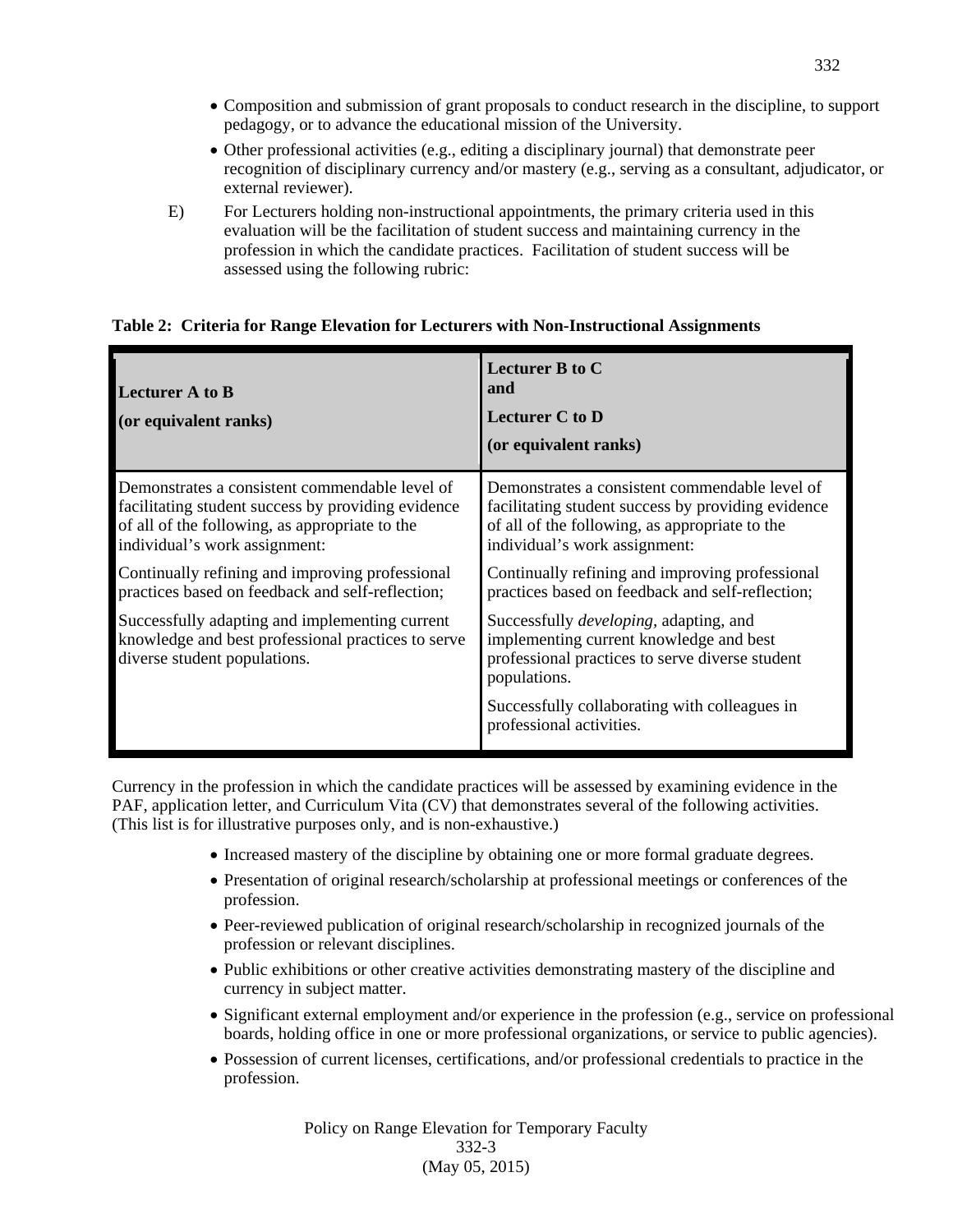- Significant and frequent participation in professional development activities. Attendance at, and participation in, workshops, continuing education courses, professional seminars, and similar activities sponsored by the profession's organizations.
- Composition and submission of grant proposals to conduct research in the a relevant discipline, to support student success, or to advance the educational mission of the University.
- Other activities that demonstrate peer recognition of professional currency and/or mastery (e.g., serving as a consultant, adjudicator, or external reviewer).

#### **III. PROCEDURES**

Programs and program coordinators when so authorized by the Provost shall fulfill responsibilities of departments and department chairs.

A) General Provisions

The following are the general procedures that apply to the entire range elevation process:

- 1. The candidate, the chair of the department peer review committee, department chair, and the appropriate administrator are responsible to assure that the procedures and established timelines are followed.
- 2. All deliberations of consultative bodies on individual personnel cases shall be conducted in executive session and remain confidential as provided by law. **Violations of this confidentiality are considered to be unprofessional conduct and may be grounds for disciplinary action.**
- 3. All peer review committees designated to make recommendations in this process must be **ELECTED**. Vacancies can only be filled by election. Substitution of elected members by proxies is prohibited.
- 4. The candidate has the responsibility to place materials in the PAF, which provide documentation regarding individual achievement addressing the criteria (above) relevant to the candidate's specific work assignment. In addition, the candidate is responsible for providing an updated CV and a letter of application.
- 5. At all levels of review, before recommendations are forwarded to a subsequent review level, the candidate shall be given a copy of the recommendation five (5) days prior to these materials being placed in the PAF. The candidate may, at his/her discretion, request a meeting with the person or group making the recommendation within five  $(5)$  days of this notification. Such a meeting must take place within ten (10) days of this request. However, a faculty member's right to submit a written rebuttal must be executed within the ten (10) day period stipulated by the Unit 3 Collective Bargaining Agreement. A copy of the response or rebuttal statement shall accompany the PAF and also be sent to all previous levels of review. This provision shall not require that evaluation timelines be extended.
- 6. At either level of review, but prior to the final decision, applicants for range elevation may withdraw without prejudice from consideration.
- 7. The recommendation, and the reasons and all rebuttals and responses, if any, shall become part of the PAF.
- 8. An applicant for range elevation may have access only to his/her own Personnel Action File.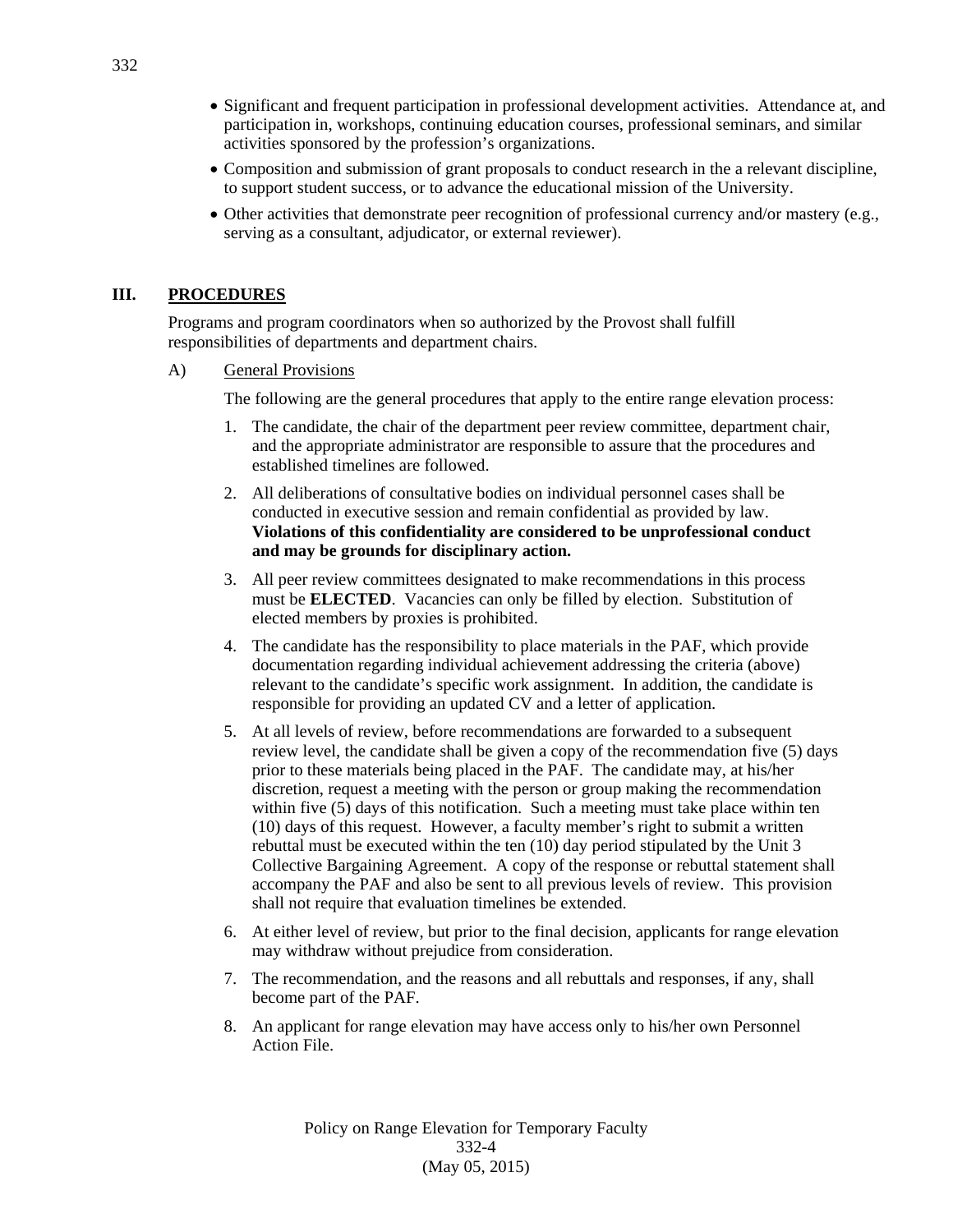- B) Timelines
	- 1. At the beginning of each academic year, the Provost (or designee) shall announce deadlines for the submission of requests for consideration for range elevation.
	- 2. If the departmental evaluation/recommendation process is not completed within the time specified in the administrative calendar, the file shall be automatically transferred to the dean and the faculty member shall be so notified. **In such cases, the department shall not make a recommendation.** Deadlines may be extended with the written authorization of the Provost.
	- 3. No person shall be deemed to have been elevated to a higher range because notice was not given or received by the time prescribed. It is the responsibility of the faculty member concerned to make inquiry to determine the decision of the dean, who shall give notice without delay.
- C) Application for Range Elevation
	- 1. A Lecturer who wishes to be considered for range elevation shall provide to the department and the dean the following:
		- a) letter of application, not to exceed five (5) single spaced typewritten pages, clearly stating the request and why the applicant believes that he/she meets the criteria for range elevation stated above,

and

- b) complete and up-to-date vita CV.
- 2. The application and the vita CV shall be placed in the PAF OPF of the applicant. This material will be deemed to have been placed in the PAF at the request of the Lecturer and will not require a five (5) day notice prior to placement in the file.
- 3. It is the responsibility of the lecturer applicant to see that any appropriate documentation in support of his/her application has been placed in the Personnel Action File.
- D) Department Level
	- 1. Departments have the primary responsibility to state, in writing, and in detail, the reasons for their recommendations. **Recommendations on range elevation shall be based solely upon the contents of the faculty member's PAF.** The department is responsible for preparing a complete description and analysis of the factors significant in the departmental evaluation consistent with the criteria previously described.
	- 2. The probationary and tenured faculty of the department shall **ELECT** a department peer review committee (or a separate committee for each applicant) of tenured fulltime faculty members. The department, if so desired, may function as an elected a committee of the whole; that is, the department peer review committee may consist of all eligible tenured full time faculty in the department. In either event, the recommendations of the peer review committee(s) are the recommendations of the department.
	- 3. The meeting(s) of the peer review committee shall include confidential, careful and thorough deliberations leading to a vote. Each peer review committee's independent recommendation shall be approved by a simple majority of the membership of that committee and shall be based solely on information and documentation in the PAF.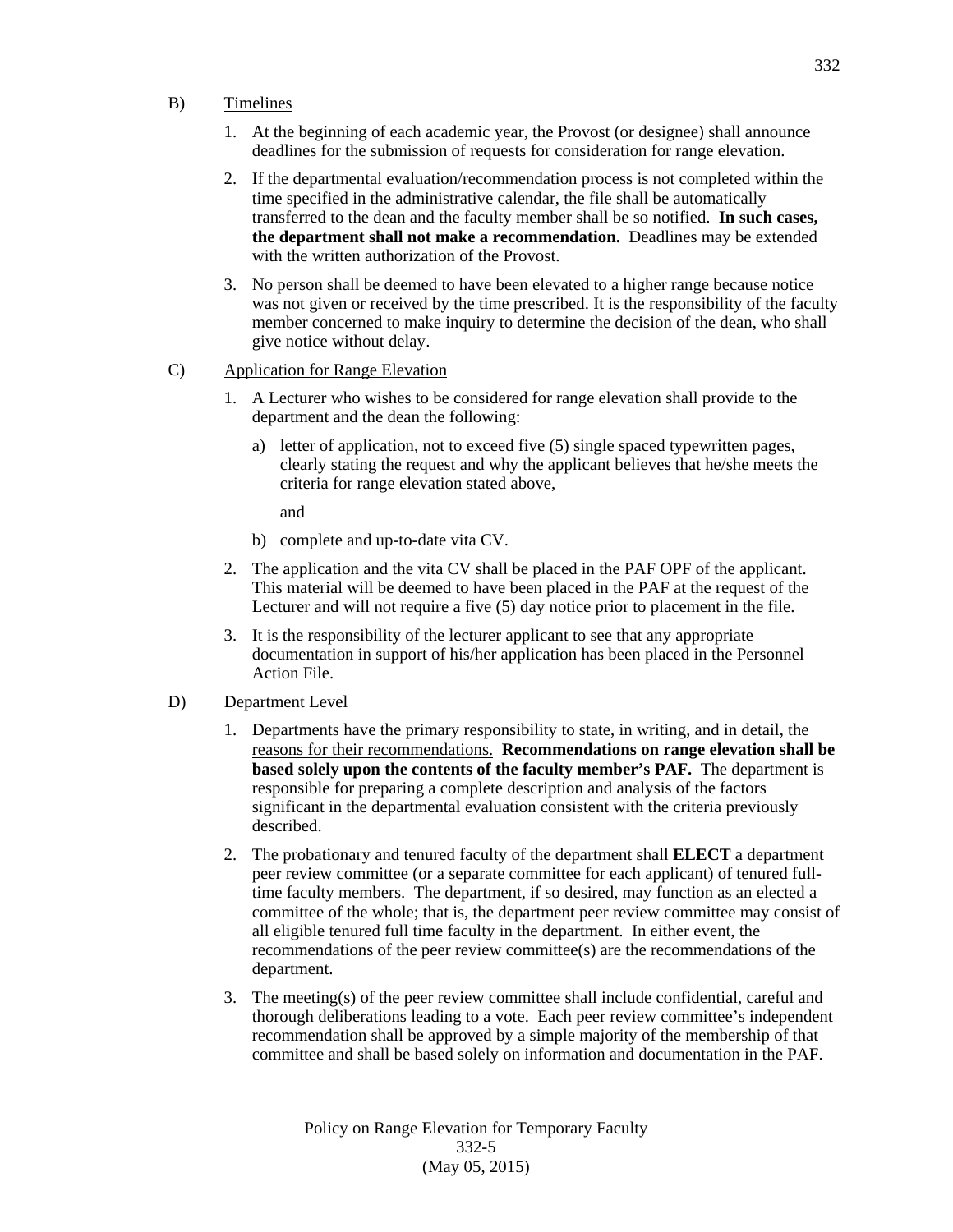4. The department chair may decide to submit an independent recommendation or to participate as a member of the department peer review committee.<sup>3</sup> The department chair shall make known his/her decision, in writing to all department faculty, after consultation with the probationary and tenured faculty of the department and prior to the date beginning the campus process. A copy of the notification shall be attached to the recommendation.

The chair shall apply this decision to all applicants in that academic year. If the department chair makes an independent recommendation, s/he shall not participate in deliberations or attend meetings of the departmental peer review committee. If the chair does not make an independent recommendation, s/he may participate as a member of the department peer review committee.

- 5. The department peer review committee or the department chair (if making a separate recommendation) may ask the candidate to provide clarification, including documentation, for material in the PAF. The faculty member shall have ten (10) days to respond.
- 6. The department peer review committee and the department chair (if making independent recommendations) shall attach their written recommendations, including the reasons for the recommendations. If the chair is making a separate recommendation, then there shall be no meetings between the department peer review committee and the department chair.
- 7. At the conclusion of the department level review, the applicant shall be given a copy of the recommendation. The applicant shall have ten  $(10)$  days to respond before the recommendation is forwarded to the dean.
- 8. The department chair shall forward the recommendations of the department and the chair (if separate) and the PAF to the dean.
- E) Dean's Decision
	- 1. In the event that an applicant is not recommended for range elevation by the department peer review committee, and/or the department chair (if the chair is making a separate recommendation), the applicant shall have the right to make an appearance before the dean to present his/her case. The dean must allow a presentation of at least thirty (30) minutes. **Discussions must be limited to information and documentation in the PAF.**
	- 2. The dean shall review and consider the recommendation(s) for range elevation, relevant material, and information contained in the PAF.
	- 3. The dean may request clarification of either the recommendation(s) or evidence in the PAF. In such circumstances, the dean may meet with appropriate parties to discuss clarification of the information and documentation in the PAF prior to making the final decision.
	- 4. The dean shall make a final, independent decision on each range elevation recommendation and shall notify each applicant, in writing, of that decision and of the reasons for the decision.<sup>4</sup> Should the dean make a decision on any basis not directly related to the professional qualifications, work performance, or personal attributes of the person in question, those reasons shall be stated in writing and entered into the PAF and shall be immediately provided to the applicant.

Policy on Range Elevation for Temporary Faculty

(May 05, 2015)

 **3** The decision of the chair shall be the same as that for faculty in the RTP process during that same academic year.

**<sup>4</sup>** Prior to making the final decision, the dean may consult with the Provost.